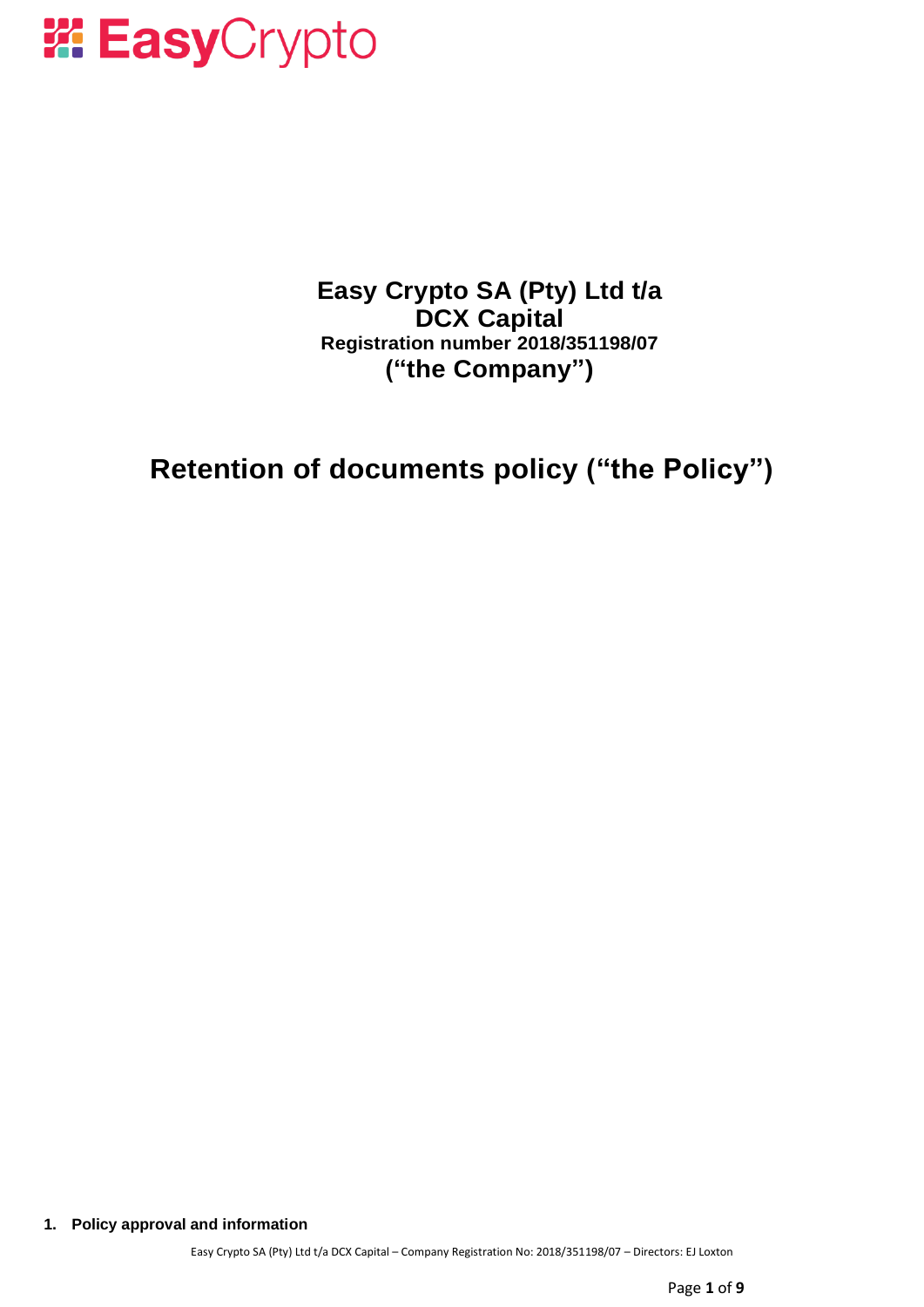# *W***: Easy**Crypto

| Policy owner                                   |                                                                             | Board of directors |                      |              |               |
|------------------------------------------------|-----------------------------------------------------------------------------|--------------------|----------------------|--------------|---------------|
| Policy type                                    |                                                                             | Compliance         |                      |              |               |
| Policy drafter                                 |                                                                             | Gigi Vorlaufer     |                      |              |               |
| Policy reviewer                                |                                                                             | Earle John Loxton  |                      |              |               |
| Policy creation date (1 <sup>st</sup> version) |                                                                             | May 2021           |                      |              |               |
| Policy review date (this version)              |                                                                             | May 2021           |                      |              |               |
| Approver's signature                           |                                                                             |                    |                      |              |               |
| Approved by (this version)                     |                                                                             | Earle John Loxton  |                      |              |               |
| Adopted by (this version)                      |                                                                             | Board of directors |                      |              |               |
| Approval date (this version)                   |                                                                             |                    |                      |              |               |
| Approval date (1 <sup>st</sup> version)        |                                                                             |                    |                      |              |               |
| Version number                                 |                                                                             | V01.04             |                      |              |               |
| Summary of policy history                      |                                                                             |                    |                      |              |               |
| Version number                                 | Drafted/adapted/reviewed by                                                 |                    | Creation/review date | Approved by  | Approval date |
| V01.01                                         | Nooriah<br>Kirsten<br>(generic<br>draft)                                    |                    | September 2019       | N/A          | N/A           |
| V01.02                                         | Vorlaufer<br>Gigi<br>(minor<br>changes to generic draft)                    |                    | November 2020        | N/A          | N/A           |
| V01.03                                         | Vorlaufer<br>Gigi<br>(separated<br>from<br>document<br>retention<br>policy) |                    | April 2021           | N/A          | N/A           |
| V01.04                                         | Gigi Vorlaufer (adapted for<br>the Company)                                 |                    | May 2021             | Earle Loxton |               |
|                                                |                                                                             |                    |                      |              |               |
|                                                |                                                                             |                    |                      |              |               |
|                                                |                                                                             |                    |                      |              |               |

## **2. Retention and confidentiality of documents, information, and electronic transactions**

## **2.1. Purpose and scope**

The purpose of this Policy is to exercise effective control over the retention and confidentiality of documents, information, and electronic transactions, as prescribed by legislation and as dictated by business practice.

Documents must be retained, in accordance with legislation, to prove the existence of facts, and to exercise the rights of the Company. Documents are also necessary for defending legal action, for establishing what was said, or done, in relation to the functions of the Company, and to mitigate the Company's reputational risks.

This Policy also helps to ensure that the Company's interests are protected and that the Company's and clients' rights to privacy and confidentiality are not breached. The Policy applies to all documents, information, and electronic transactions, generated within, and/or received by, the Company.

Queries may be referred to the information officer.

## **2.2. Legislative framework**

The reference to legislation, subordinate legislation and supervision documents includes amendments made from time to time.

- Financial Sector Regulation Act 9 of 2017 (the FSRA)
- Easy Crypto SA (Pty) Ltd t/a DCX Capital Company Registration No: 2018/351198/07 Directors: EJ Loxton • Conduct of Financial Institutions Bill (the COFI Bill)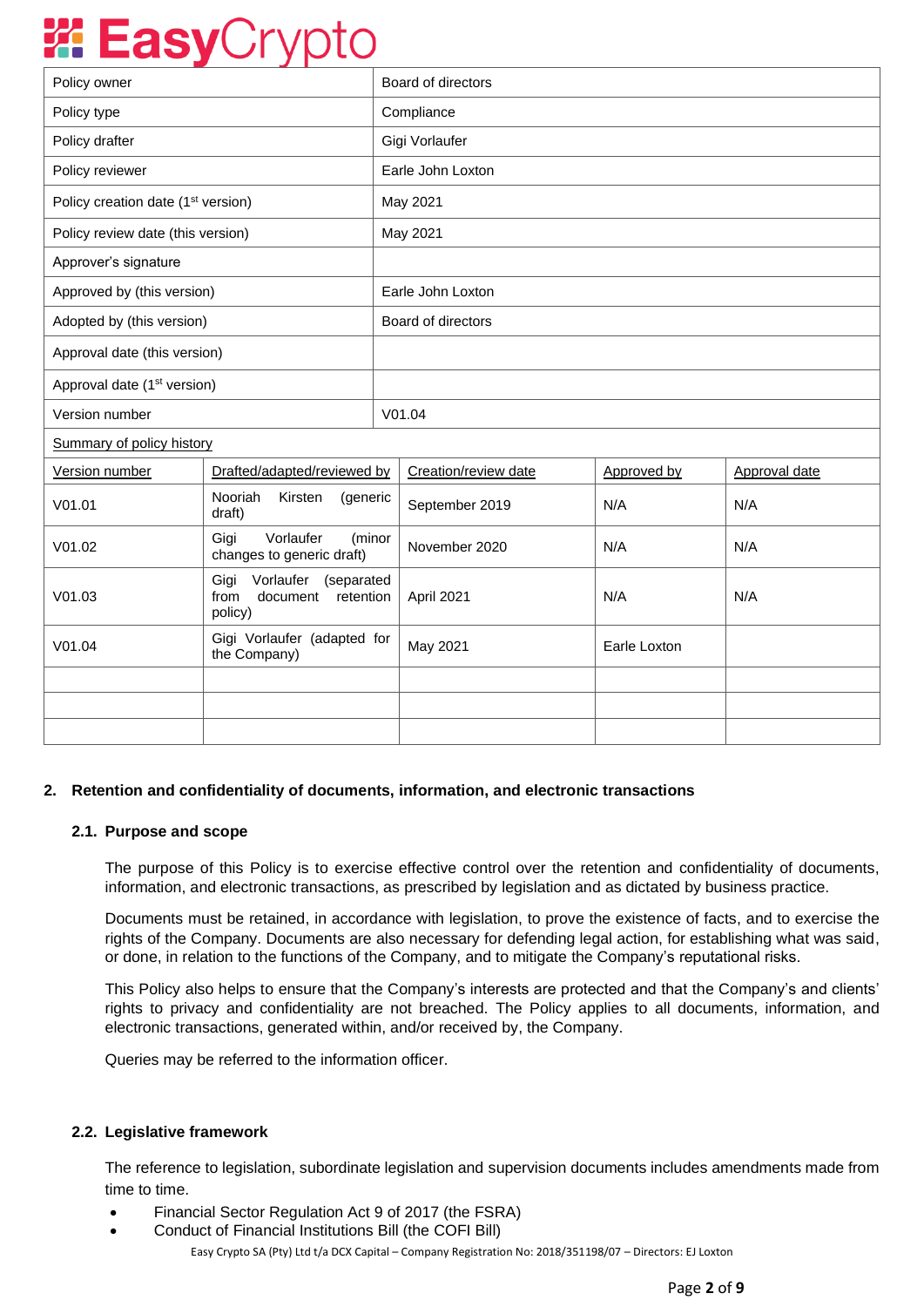# *W.* EasyCrypto

- Protection of Personal Information Act 4 of 2014 (the POPIA)
- Promotion of Access to Information Act 2 of 2000 (the PAIA)
- Financial Intelligence Centre Act 38 of 2001 (the FICA)
- Income Tax Act 58 of 1962
- Tax Administration Act 28 of 2011
- Value Added Tax Act 89 of 1991
- Exchange Control Regulations, as published by the South African Reserve Bank
- Constitution of the Republic of South Africa, 1996 (the Constitution)
- Financial Advisory and Intermediary Services Act 37 of 2002 (the FAIS Act)
- Companies Act 71 of 2008
- Collective Investment Schemes Control Act 45 of 2002 (the CISCA)
- Pension Funds Act 24 of 1956 (the PFA)
- Electronic Communications and Transactions Act 25 of 2002 (the ECTA)

## **2.3. Definitions**

The below definitions, which are not elsewhere included in this Policy, are relevant.

- 2.3.1.**Clients** includes, but is not limited to, persons that the Company has business relationships with, persons to whom the Company provides products, or services, shareholders, debtors, creditors, and the affected employees and/or departments, relating to the functions of the Company;
- 2.3.2.**Confidential information** refers to all information, or data, disclosed to, or obtained by, the Company, by any means whatsoever;
- 2.3.3.**Data** refers to electronic representations of information, in any form;
- 2.3.4.**Documents** includes books, records, security, or accounts, and any information that has been stored, or recorded, electronically, magnetically, mechanically, electromechanically, or optically, or in any other form;
- 2.3.5.**Electronic communication** refers to a communication by means of data messages;
- 2.3.6.**Electronic signature** refers to data attached to, incorporated in, or logically associated with, other data, and which is intended by the user/person to serve as a signature;
- 2.3.7.**Electronic transactions** include emails sent and received.

## **2.4. Access to documents**

- 2.4.1.All Company, and client, information must be dealt with in the strictest confidence, and may only be disclosed, without fear of redress, in the following circumstances:
	- where disclosure is compulsory, in terms of legislation;
	- where there is a duty to the public, to disclose;
	- where the interests of the Company require disclosure; and
	- where disclosure is made with the express, or implied, consent, of the client.

## **2.5. Disclosure to third parties**

2.5.1.Employees have a duty of confidentiality to the Company and its clients.

2.5.2.The Company's clients' right to confidentiality is protected in the Constitution, and in terms of the ECTA. Information may only be given to a third party if the client has consented, in writing, to that person receiving the information.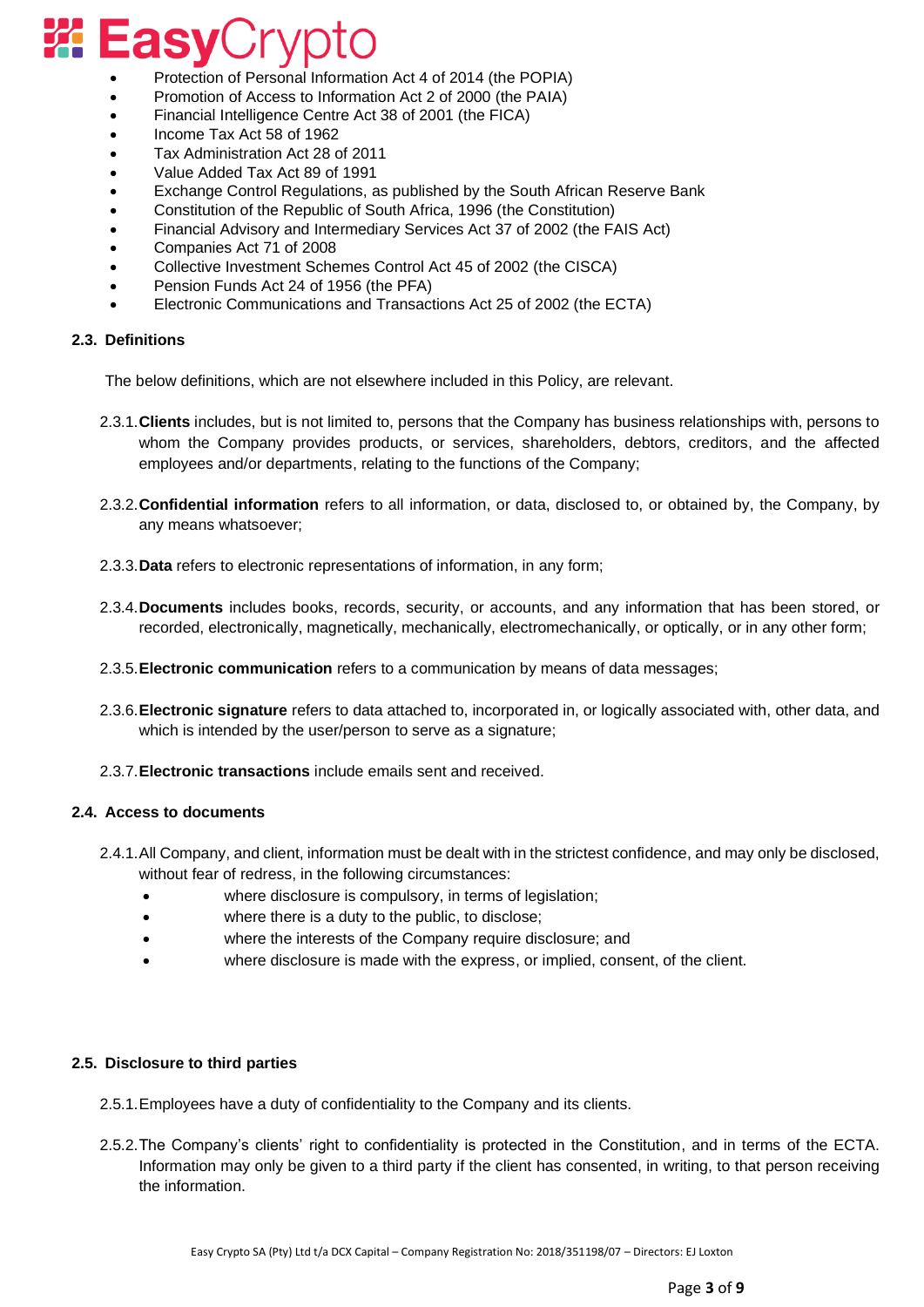

Requests for the Company's information are dealt with in terms of the PAIA, which gives effect to the constitutional right of access to information held by the State, or any person (natural and juristic), that is required for the exercise, or protection, of rights. However, private bodies, like the Company, must refuse access to records, if disclosure would constitute an action of breaching the duty of secrecy owed to a third party.

- 2.5.3.Requests must be made in writing, on the prescribed form, to the compliance function, or the information officer. The requesting party must state the reason for wanting the information and must pay a prescribed fee.
- 2.5.4.Confidential company and/or business information may not be disclosed to third parties, as this may constitute industrial espionage. The affairs of the Company must always be kept strictly confidential.
- 2.5.5.The Company views any contravention of this Policy very seriously, and employees who are guilty of contravening the Policy will be subject to disciplinary procedures, which may lead to the dismissal of any guilty party.

## **2.6. Retaining documents**

Certain legislation specifies requirements for documents that must be retained, and how long those documents must be retained, some of which are detailed below.

#### 2.6.1. **Companies Act**

- **7 YEARS:** Hard copies of the following documents must be retained:
	- Any documents, accounts, books, writing, records, or other information, that a company is required to keep, in terms of the Act
	- Notice and minutes of all shareholder meetings, including resolutions adopted and documents made available to holders of securities
	- Copies of reports presented at the annual general meeting of the Company
	- Copies of annual financial statements, required by the Act
	- Copies of accounting records, required by the Act
	- Records of directors and past directors, after the director has retired from the Company
	- Written communication to holders of securities
	- Minutes and resolutions of directors' meetings, audit, and risk committee, meetings.
- **INDEFINITELY:** Copies of the following documents must be retained:
	- Registration certificate
	- Memorandum of Incorporation and alterations and amendments thereto
	- Rules of the Company (if applicable)
	- Securities register and uncertified securities register
	- Register of company secretary and auditors
	- Register of disclosure of persons who hold a beneficial interest equal to, or in excess of, 5% of the securities of that class issued (for regulated companies, i.e. companies to which chapter 5, part B, C and Takeover Regulations apply).

## 2.6.2. **Financial Advisory and Intermediary Services Act**

- **AT LEAST 5 YEARS:** An authorised financial services provider (FSP) must retain the following records for, except to the extent exempted by the Authority:
	- known premature cancellations of transactions, or financial products, by clients of the provider
	- complaints received, together with an indication of whether, or not, the complaint has been resolved
	- continued compliance with the requirements relating to the application for authorisation section of the Act
	- cases of non-compliance with the Act, and the reasons for the non-compliance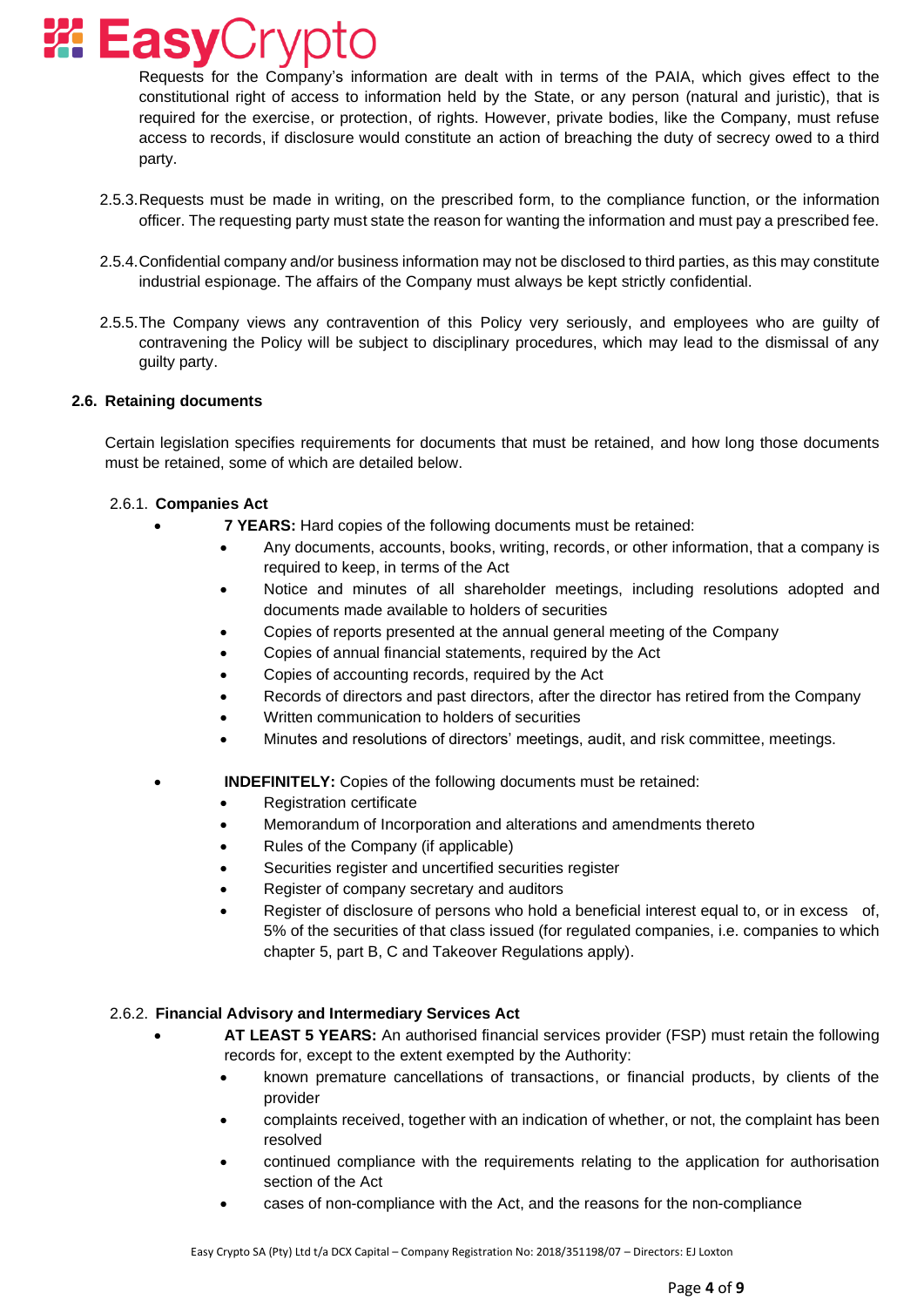# *EasyCryp*

• continued compliance by representatives, with the requirements applicable to representatives, including:

- o Before rendering a financial service, providing clients with confirmation, certified by the FSP, that a service contract, or other mandate, to represent the FSP, exists, and that the FSP accepts responsibility for those activities of the representative performed within the scope of, or in the course of implementing, the contract or mandate
- o Fit and proper requirements
- o Aspects of the General Code of Conduct applicable to representatives
- o Rendering financial services, or contracting, in the name of the FSP that they are representing.
- FSPs must have appropriate procedures and systems in place to record verbal and written communication relating to a financial service rendered to a client.
- FSPs must have appropriate procedures and systems in place to store and retrieve the records of verbal and written communication relating to a financial service rendered to a client, as well as any other material documents relating to the client, or the financial service rendered to the client.
- FSPs must have appropriate procedures and systems in place to keep the client records and documents safe from destruction.
- All client records and documents must be kept for 5 years after termination of the product concerned and the financial service rendered.
- records may be kept by third-parties, but must be available for inspection within 7 days of the Authority's request.
- Records may be kept in an appropriate electronic, or recorded, format, which must be accessible and readily reducible to written, or printed form.
- An FSP may not disclose any confidential information acquired, or obtained, from a client, or product supplier, regarding the client, or product supplier, unless the prior written consent has been obtained from the client, or product supplier, unless the disclosure of the information is required in the public interest, or under any law.

## 2.6.3.**Financial Intelligence Centre Act**

- **AT LEAST 5 YEARS:** As part of the customer due diligence process, employees must ensure that all records relating to the customer due diligence information obtained about clients, or prospective clients, are kept. These records must **be kept for at least 5 years from the date that the business relationship is terminated, or from the date of the conclusion of the single transaction, respectively**.
- The records must include:
	- o copies of, or references to, information provided to, or obtained by, the Company, to verify a person's identity; and
	- o in addition, for business relationships, information about:
		- 2.6.3...1. the nature of the business relationship;
			- 2.6.3...2. the intended purpose of the business relationship; and
			- 2.6.3...3. the source of the funds that the prospective client expects to use for transacting during the business relationship.
- The Company will keep record of every transaction, whether the transaction is a single transaction, or concluded during a business relationship, which transactions are reasonably necessary to enable that transaction to be readily reconstructed.
- The records must include:
	- o amount involved and the currency in which it was denominated
	- o date on which the transaction was concluded
	- o parties to the transaction
	- o nature of the transaction
	- o business correspondence
	- o if the Company provides account facilities to its clients, the identifying particulars of all accounts, and the account files at the Company that are related to the transaction.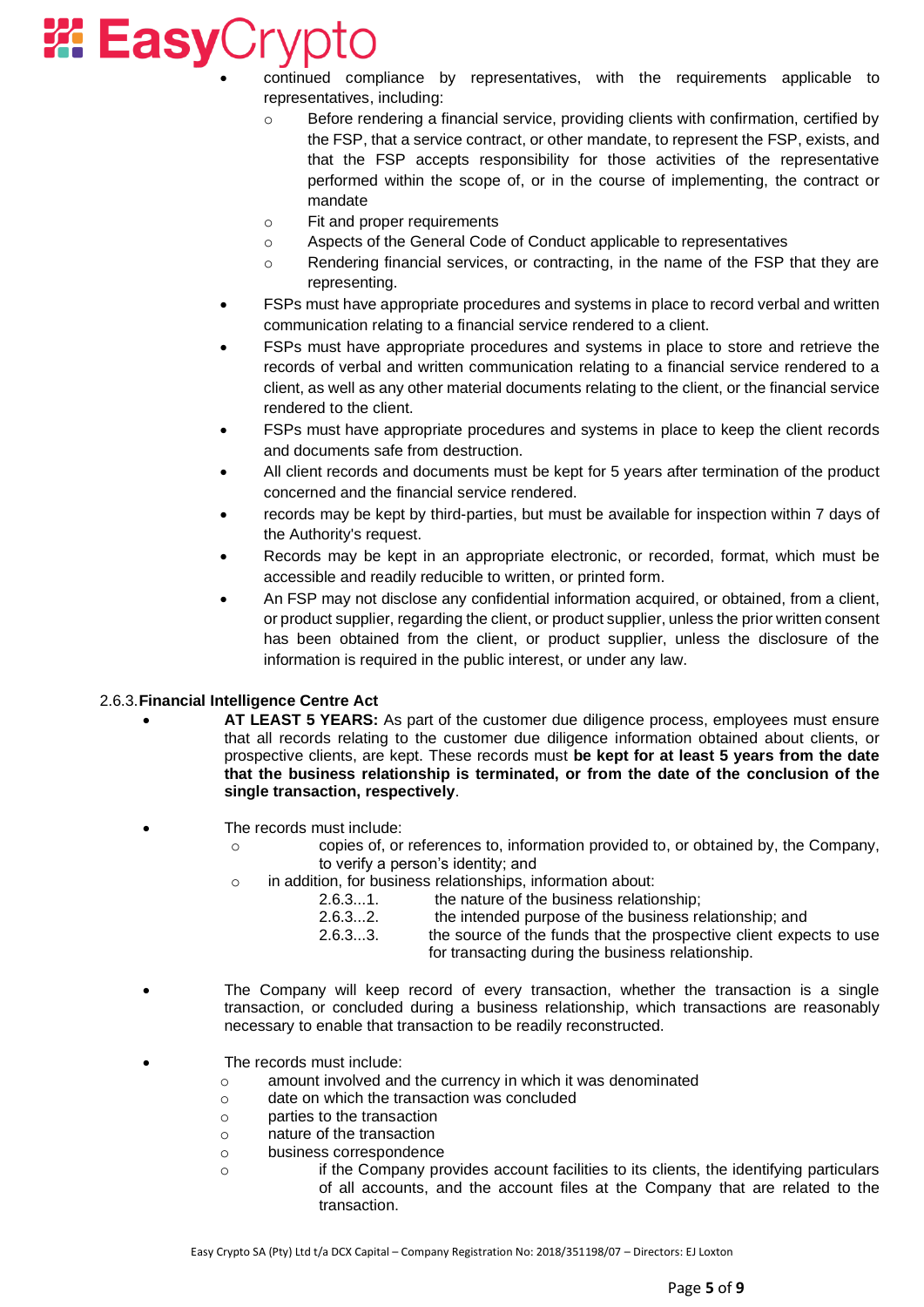# *EasyCryl*

• **AT LEAST 5 YEARS:** These records must **be kept for at least five 5 years from the date that the transaction was concluded**.

- The Company must ensure that electronically kept records are backed-up frequently, and can be reproduced in a legible format.
- The person responsible for reporting to the Financial Intelligence Centre (Centre) (or his/her alternatives, if the responsible person is not available) will keep records of transactions, or activities, that give rise to an Suspicious Activity Report or Suspicious Transaction Report, for **at least 5 years from the date that the report was submitted to the Centre**.
- If the Company has appointed a third party to keep records on its behalf, the Company will **immediately provide the Centre and the relevant departments of the Authority with the following details of the third party**:
	- full name, if the third party is a natural person
	- registered name, if the third party is a close corporation or company
	- hame under which the third-party conducts business
	- full name and contact particulars of the individual who exercises control over access to the records
	- address where the records are kept
	- address from where the third-party exercises control over the records
	- full name and contact particulars of the individual who liaises with the third party, on behalf of the Company, regarding the retention of the records.
- The Company will ensure that it has easy access to the customer due diligence and transaction records, and that they are readily available to the Centre and the relevant departments of the Authority.
- The Company notes that if it **fails to provide the Centre and the relevant departments of the Authority with the details of the third-party,** it is non-compliant, and is subject to an **administrative sanction**.

### 2.6.4.**Collective Investment Schemes Control Act**

- **AT LEAST 5 YEARS:** A manager of collective investment schemes (CIS manager) must keep all advertising, marketing material and supporting evidence.
- A CIS manager must, in respect of itself and every collective investment scheme administered by it:
	- o maintain the accounting records and prepare annual financial statements in conformity with generally accepted accounting practice
	- o preserve the records in a safe place, for a period of **at least 5 years** from the date of the latest entry therein
	- o cause the records and annual financial statements to be audited, not later than 3 months after the financial year end of the CIS manager or collective investment scheme, as the case may be, or a later date, as the Authority may allow, by an auditor whose appointment has been approved by the Authority.
- **5 YEARS:** A CIS manager must maintain records of complaints for **5 years**.
- **AT LEAST 5 YEARS:** A CIS manager must keep all advertisements, publication information, and supporting evidence.

#### 2.6.5.**Tax administration Act**

- **5 YEARS:**
	- o Taxpayers that have submitted a return (from date of submission)
	- o Taxpayers who were not required to submit a return, but received income, had capital gains/losses, or engaged in any other activity that is subject to tax, or would be subject to tax, but for the application of a threshold, or exemption (from the end of the relevant tax period)
- **INDEFINITE**: Taxpayers who were meant to submit a return, but have not for that period (until the return is submitted, then 5 years)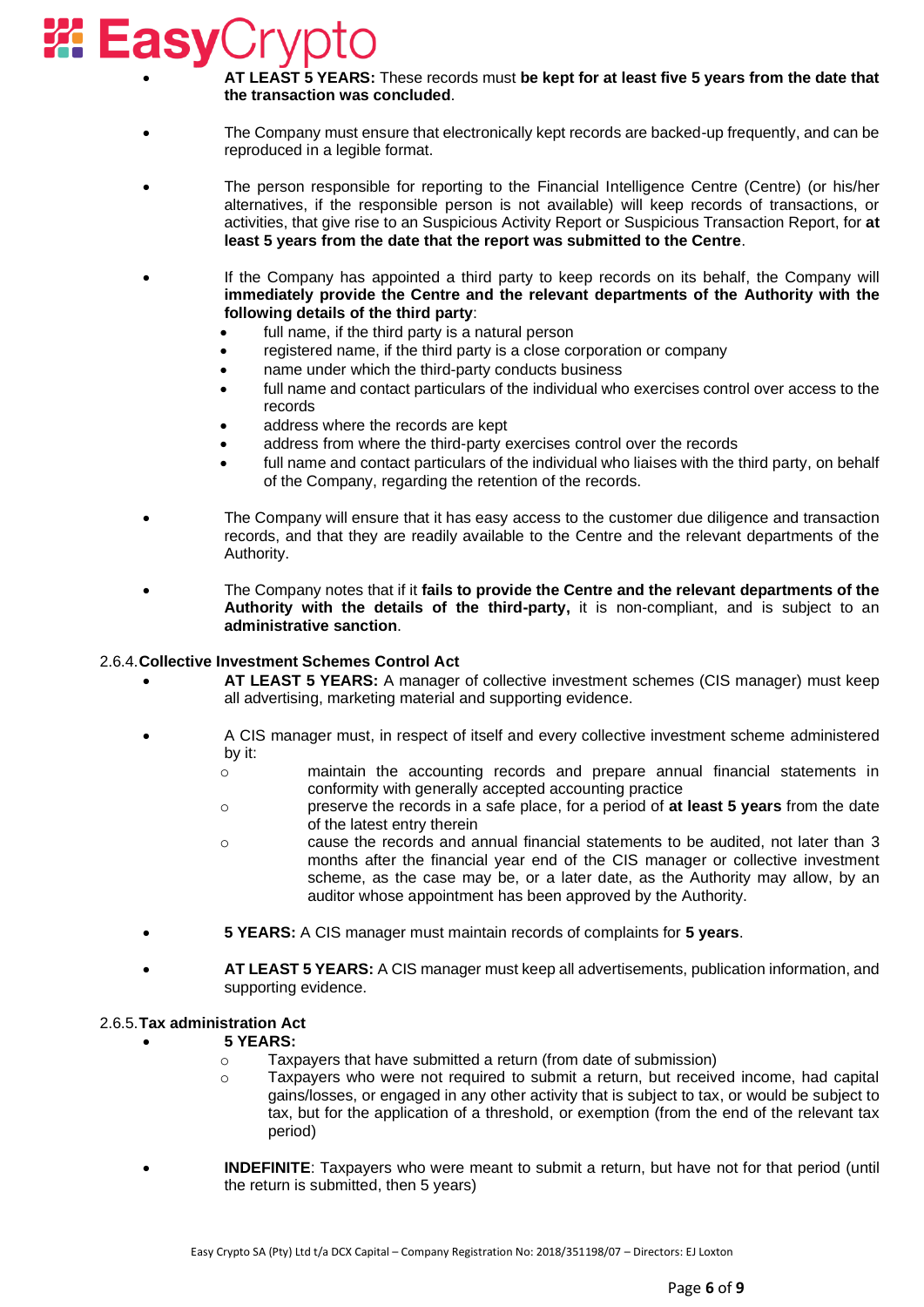

## • **UNTIL AUDIT IS CONCLUDED, OR ASSESSMENT, OR DECISION, BECOMES FINAL (IN ADDITION TO 5-YEAR RULE)**

- $\circ$  A person who has been notified of, or is aware that the records are subject to, an audit, or investigation. The extended retention period will apply irrespective of whether the assessments have prescribed.
- O A person who has lodged an objection, or appeal, against an assessment, or decision.

### • **UNTIL BASE COST CALCULATION MUST BE PROVED TO SARS FOR CAPITAL GAIN/LOSS**

A taxpayer bears the onus of proving a valuation, an exemption, and a deduction, where any of these items form part of a calculation, for purposes of calculating the base cost for capital gains tax purposes, it is recommended that a taxpayer retain records for a longer period, because will enable the taxpayer to discharge this onus.

#### 2.6.6.**Income Tax Act (additional to the Tax administration Act retention requirements)** • **5 YEARS FROM DATE OF SUBMITTING EMP201 & EMP501:**

- o For each employee, the employer must keep a record of:
	- 2.6.6...1. amount of remuneration paid, or due, by him, to the employee;
		- 2.6.6...2. amount of employees' tax deducted, or withheld, from the remuneration paid, or due;
		- 2.6.6...3. income tax reference number of that employee;
		- 2.6.6...4. any further prescribed information

## • **5 YEARS FROM DATE OF SUBMISSION, OR FROM END OF TAX YEAR (as applicable):**

- o Registered micro businesses must only retain records of:
	- 2.6.6...1. amounts received during a year of assessment;
		- 2.6.6...2. dividends declared during a year of assessment;
		- 2.6.6...3. each asset as at the end of a year of assessment with a cost price of more than R10 000;
		- 2.6.6...4. each liability as at the end of a year of assessment that exceeded R10 000

#### 2.6.7.**Value Added Tax Act (additional to the Tax administration Act retention requirements)** • **5 YEARS FROM SUBMISSION DATE:**

- $\circ$  Where the zero rate is applied by any vendor, documentary proof must be obtained, and retained, to substantiate the entitlement to the zero rate
- $\circ$  Where a vendor's basis of accounting is changed, the vendor must prepare lists of debtors, and creditors, showing the amounts owing by the debtors, and owing to the creditors, at the end of the tax period immediately preceding the changeover period
- o record of all goods, and services, supplied by, and to, the vendor, showing the goods, and services, the rate of tax applicable to the supply, and the suppliers, or their agents, in sufficient detail, to enable the goods, and services, the rate of tax, the suppliers, or the agents, to be readily identified by the Commissioner, and all invoices, tax invoices, credit notes, debit notes, bank statements, deposit slips, stock lists, and paid cheques
- o record of all importation of goods
- $\circ$  documentary proof, where tax fractions apply, and alternative documentary proof (where applicable)
- o charts, and codes, of account, the accounting instruction manuals, and the system, and programme, documents, which describes the accounting system used for each tax period, in the supply of goods, and services;
- o any list required to be prepared (i.e. vendor's basis of accounting is changed)
- o any documentary proof (i.e. zero rate is applied)

## **2.7. Destructing documents**

- 2.7.1.Documents may be destroyed after the termination of the retention period specified in the relevant legislation.
- 2.7.2.Each department is responsible for attending to the destruction of its documents, which must be done regularly. Files must be checked, to ensure that the documents may be destroyed, and to ascertain whether there are important original documents in the file. Original documents must be returned to the holder thereof, failing which, they should be retained by the Company, pending return.
- 2.7.3.After performing this process, the head of the relevant department shall, in writing, authorise the removal and destruction of the documents in the authorisation document.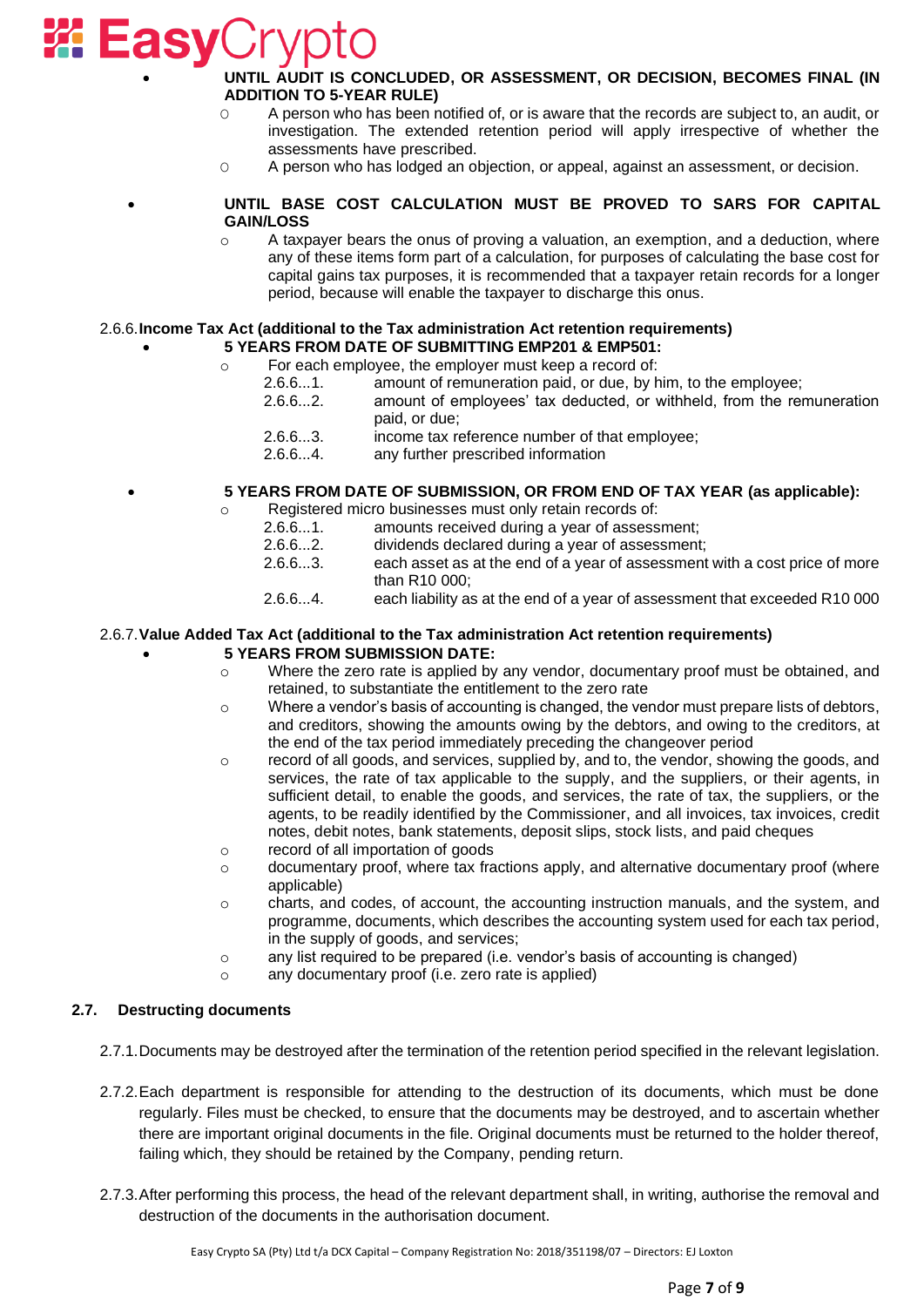

- 2.7.4.The documents are then made available for collection by the removers of the Company's documents, who also ensure that the documents are shredded before disposal. This helps to ensure confidentiality of information.
- 2.7.5.Documents may also be stored off-site, in storage facilities, approved by the Company, as long as the relevant authorities are informed thereof.

## **3. Consequences of non-compliance with the policy**

**3.1.** All employees are obliged to comply with the Policy, and it is a condition of employment. Non-compliance is a breach of their employment contract, and is an action of misconduct, so employees may be subject to disciplinary action, which may lead to dismissal. Non-compliance by an employee will be dealt with according to the Company's disciplinary policy. For assessing, and addressing, the non-compliance, reports made by the compliance officers, internal audit, external audit, and the Authorities, will be considered, for appropriate action to be taken.

## **4. Policy review**

**4.1.** The policy will be reviewed annually, updated, if necessary, and the latest version will be adopted, and approved, by the board.

## **APPENDIX A THIRD PARTY SERVICE PROVIDERS**

•

•